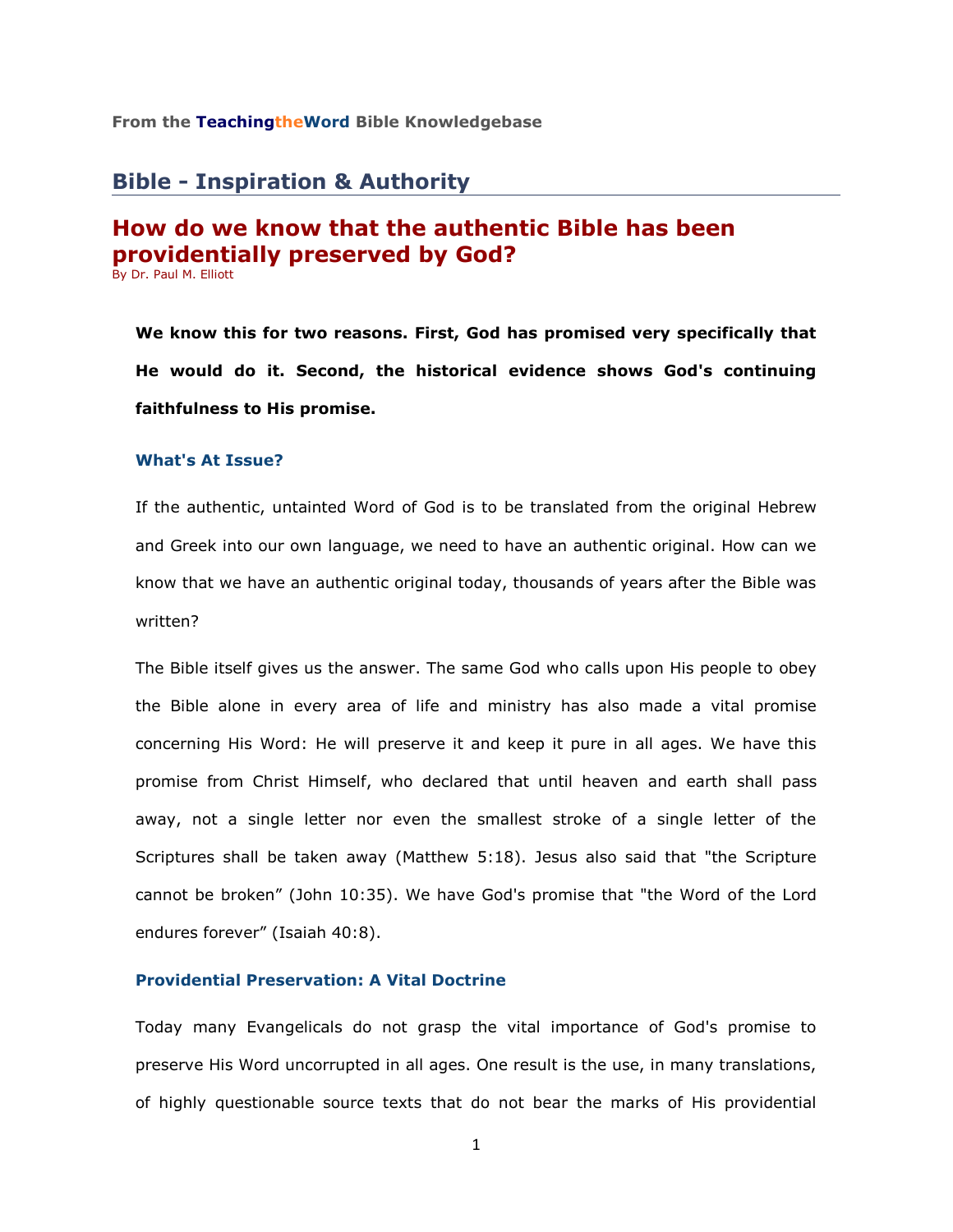preservation. The church does this at its peril. If we are not careful to use authentic source texts for the translation of the Scriptures into our own language, the inevitable result will be a Bible version that is less than fully the Word of God.

Which source texts are the authentic ones? Hundreds of books and essays have been written on this question. The correct answer involves careful evaluation of thousands of pieces of evidence using the sciences of linguistics and textual analysis. Without getting bogged down in those daunting details, what follows is a very brief summary of the answer.

Although we do not have the original manuscripts, it is clear that God has providentially preserved His Word in the original languages. There is more manuscript evidence for the authenticity of the Old and New Testaments than for any other book, ancient or modern. For example, there are over 5,000 manuscripts of the books of the Greek New Testament, some of them from as early as 50 years after the time of the apostles. By comparison, there are only seven available manuscripts of the writings of Plato, and the earliest is from 1,200 years after his death. Yet postmodern scholars rarely question the authenticity of the writings of Plato, while constantly questioning the authenticity of the New Testament!

#### **The Preserved Hebrew Text**

The Hebrew text. Beginning with Moses, God made provisions for the preservation of the Hebrew text of the Torah (the first five books of the Bible). Every Israelite was commanded to know the Torah and to teach it to his children (e.g., Deuteronomy 4:9, 6:6-9, 11:19). An original copy of the Torah was kept in the Ark of the Covenant (Deuteronomy 31:19-29) which was first in the tabernacle and later in the temple. In due course, Hebrew scholars tell us, manuscripts of the books of the rest of the Old Testament were added until they became a complete authoritative manuscript of the Old Testament. At the time of the destruction of the Second Temple in 70 A.D., Jewish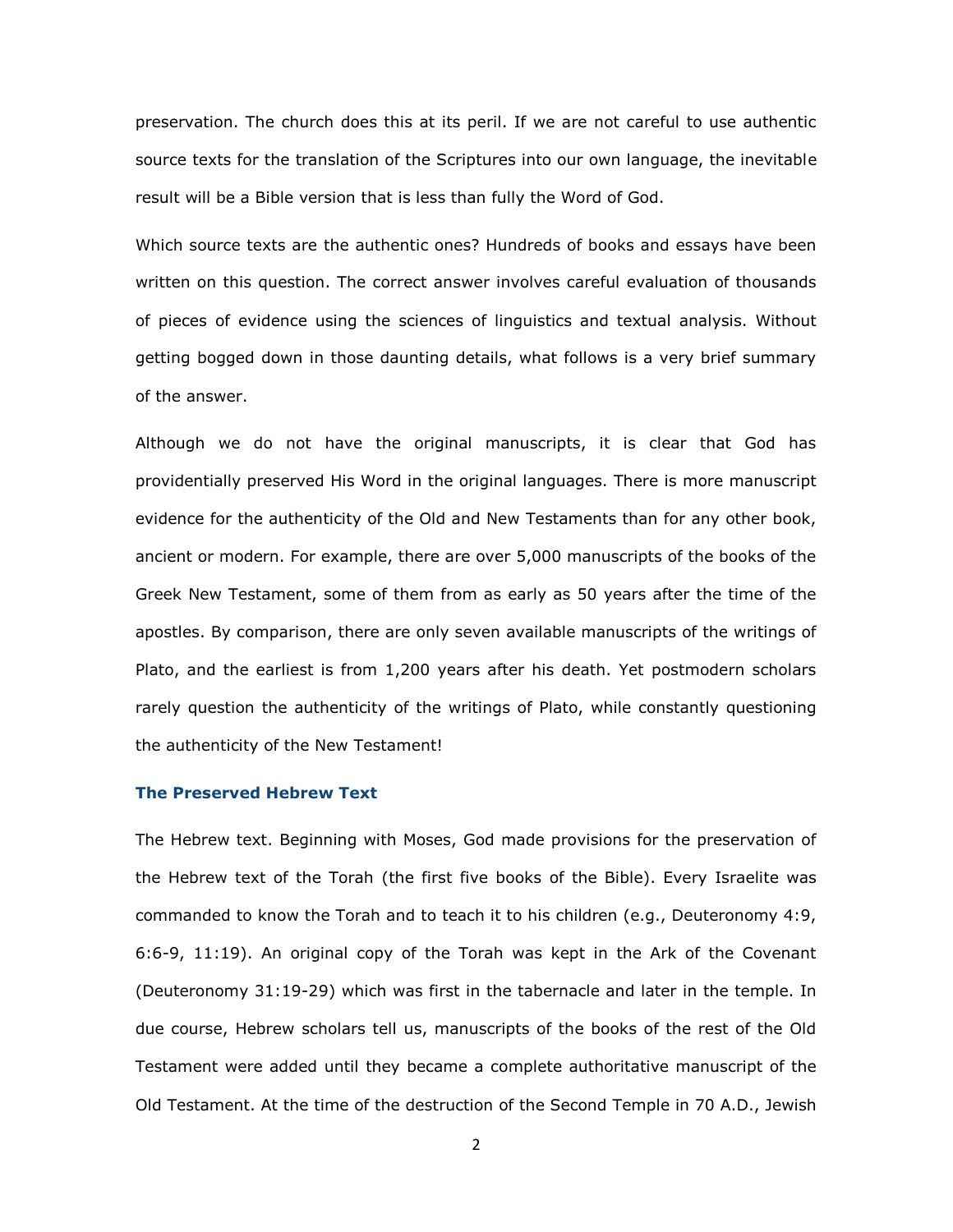scholars met at Jamnia, northeast of Gaza, and began what became the work of the Masoretes, Jewish scribes who preserved the authentic text until the 11th century. Other scribes took over the work until the 15th century. In the 16th century, Jacob ben Chayim produced an authenticated version of the Masoretic text which has come to be known as the Hebrew portion of the Received Text. This is the source text for the Geneva Bible used by the Pilgrims (1560), the King James Bibles of both 1611 and 1769 (the Authorized Version used today), and the New King James Bible (1982).

A Hebrew text of the Old Testament called the Bahya ben Asher text, produced by a competing group of scribes, is considered by the most careful scholars to be much less authentic; there are over 20,000 differences from the ben Chayim text. Yet the ben Asher text is the one used for the Old Testament in most Bible versions today. Later in this series, we'll explain why.

#### **The Preserved Greek Text**

The Greek text. As noted earlier, over 5,000 Greek manuscripts of the New Testament exist today, some from the early decades after the apostles. Most of these support what is called the Byzantine body of manuscripts. Beginning in the 1500s, scholars such as Erasmus, Stephens, and Beza used these manuscripts to compile the Greek New Testament portion of what is now called the Received Text of the Bible. The Protestant Reformers and their successors used the Received Text to produce the English Bibles named above, among others. In the 1800s, English scholar John Burgon did extensive research proving that the Greek text used by the post-apostolic church fathers was the same as what is now known as the Received Text.

### **What About the Critical Text?**

However, in the late 1800s another form of the Greek New Testament, called by various names (e.g., Alexandrian, Westcott-Hort, Nestle-Aland, or Critical Text),

3